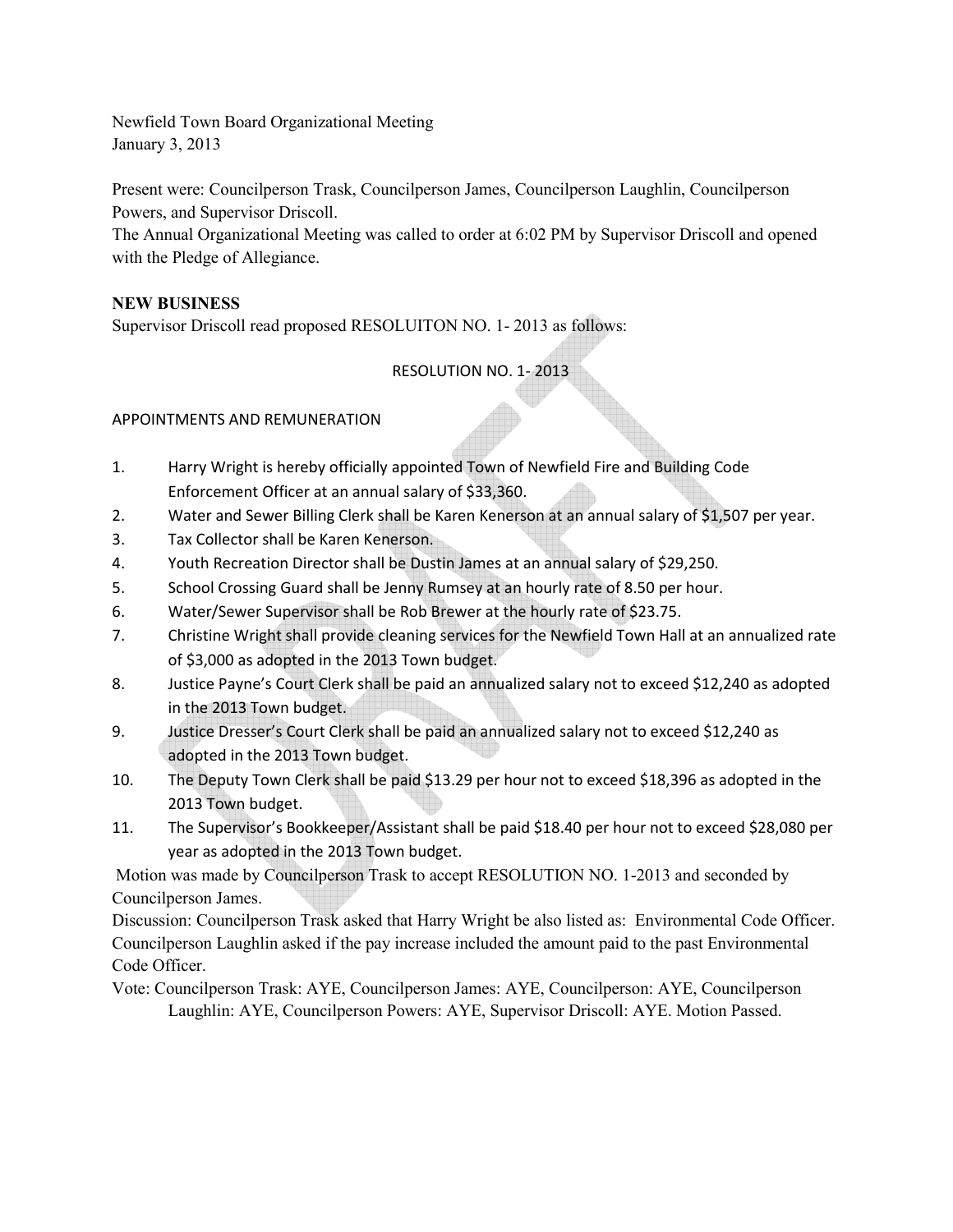Supervisor Driscoll then read proposed RESOLUITON NO. 2-2013 as follows:

### **RESOLUTION NO. 2 - 2012 OTHER AUTHORIZATIONS**

- 1. Official meeting dates for the Town Board Meetings are the second Thursday of each month at 7:00 pm corresponding to the following dates: Jan. 10, Feb. 14, March 14, April 11, May 9, June 13, July 11, Aug. 8, Sept. 12, Oct. 10, Nov. 14, and Dec. 12. Work Sessions will be held monthly and usually on the fourth Thursday at 7:00pm.
- 2. Town officials will be reimbursed for use of personal vehicles to conduct Town business at the rate of 56.5 cents per mile.
- 3. Highway Department workers, the Deputy Highway Superintendent, the Deputy Clerk and the Bookkeeper shall be paid weekly. Elected officials and all other Town employees shall be paid monthly on the first day of each month. The Town reserves the right in 2013 to change the payroll cycle from weekly and monthly to bi-weekly.
- 4. The Highway Department is authorized to perform in-kind services for the Newfield School District but for the fuel costs which shall be reimbursed by the District to the Town.
- 5. The Town shall pay monthly time sensitive recurring expenses such as utility bills, monthly employee benefit payments and the like prior to the regular monthly Board Meeting such payments to be included in the Monthly Abstract presented to the Town Board for its Audit.
- 6. Highway Superintendent shall purchase salt, gas, diesel fuel and tires on State or County bid basis.
- 7. The Bookkeeper is charged with the management of employee benefits and notice of these as required by contract and appropriate to the employees.
- 8. Alan Chaffee shall be the Town Historian.
- 9. The Supervisor is authorized to sign a contract with Harris Beach PLLC for the services of Edward Hooks, Esq. for the year 2013.

Motion was made by Councilperson Powers to accept RESOLUTION NO. 2-2013 and seconded by Councilperson Trask.

Discussion: Councilperson Trask asked that a friendly amendment be added that:

The Town Clerk open and time stamp incoming mail.

The Supervisor and Code Enforcement Officer to provide weekly time sheets.

All meetings and work sessions to be recorded and have minutes taken by the Town Clerk.

Supervisor Driscoll feels that there are protocols that need to be honored and discussed. Mail that comes in that is labeled confidential, and that is a protocol that needs to be determined and discussed. It was agreed to discuss this topic at the work session and then entertain this topic at the next regular Board Meeting. Councilperson Powers agreed that all mail should be date stamped.

Supervisor Driscoll added that if the Code Enforcement Officer and Supervisor needed to keep a time sheet, then all elected official should keep time sheets. Councilperson Trask said he was fine with that. Supervisor Driscoll added that New York State law says there are no stated hours for work to be performed by elected officials, it is fine to ask an employee who is hired by the Town Board to do if requested by the Board. Councilperson Trask stated that currently there was not any documentation to support time worked.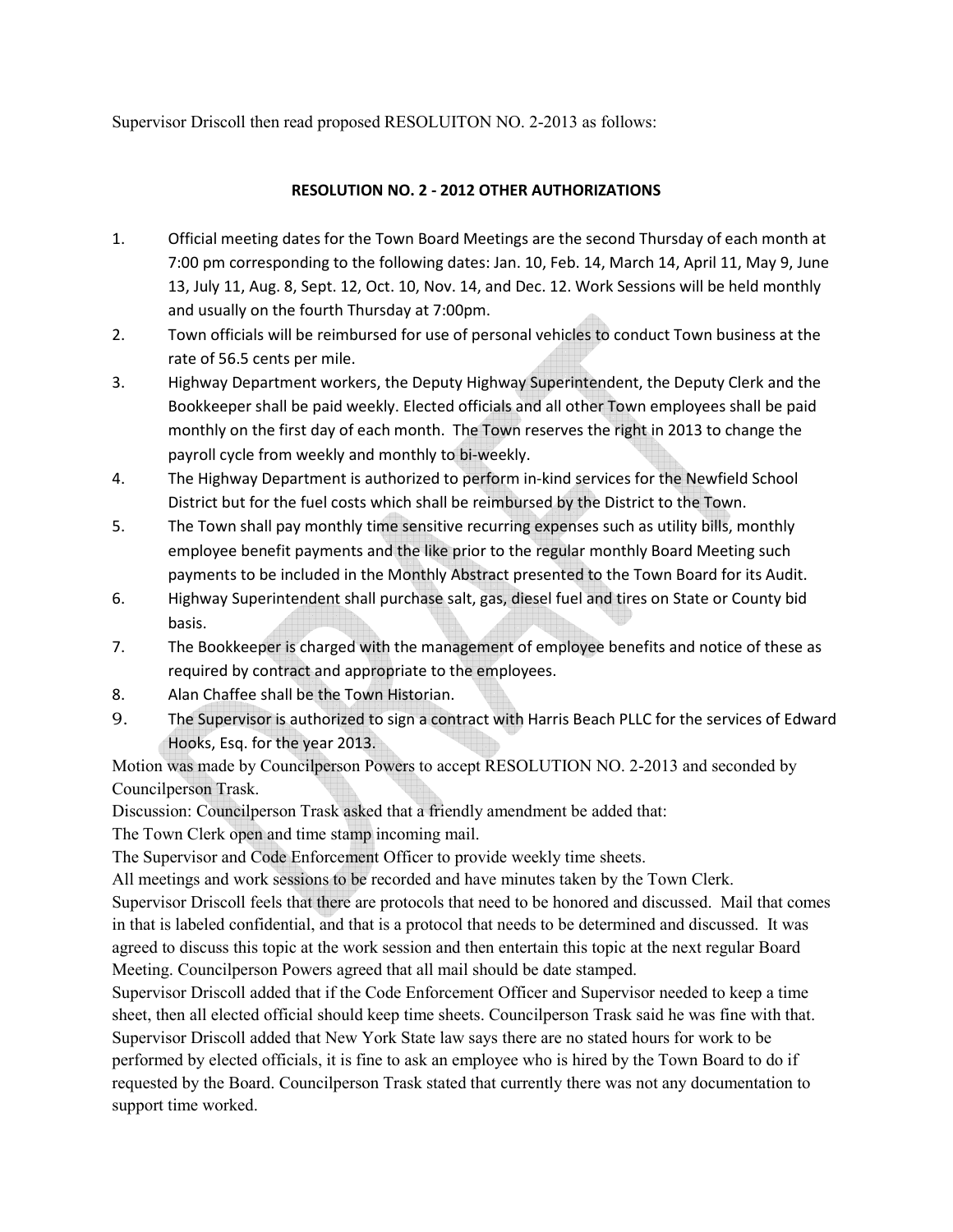Councilperson Powers stated that at the last Board Meeting there was discussion concerning hours worked for health care benefits. She thinks that there should be a policy and procedure for all employees not belonging to the collective bargaining unit. That way everyone would be accountable, that would be a part of that ongoing resolution. Supervisor Driscoll thinks that the idea of elected officials having a vetted resolution, keeping track of their hours would be contrary to the spirit or the language that exists in the law. He thinks that there could be a way that it is incorporated into personnel policies. He feels it is incompatible with a resolution by the Board to do that. He is not arguing against, but the placement has to be appropriate.

Councilperson James felt that Councilperson Trask has a good point, and she feels there needs to be consistency. Councilperson Trask does not want to see this drag out for another year. Councilperson Powers agreed.

Supervisor Driscoll stated that he had spoken to Councilperson Powers and she would be the lead for this resolution, and that it would be a topic for discussion at the January  $30<sup>th</sup>$ . work session. Councilperson Powers said that she would have information ready for the February work session, and vote on it at the March Board Meeting. Supervisor Driscoll asked if the Town Clerk was in agreement to take the minutes of all meetings and work sessions. She agreed. Councilperson James asked to amend RESOLUTION NO. 2-2013 to include having the Town Clerk record the minutes to all meetings, including the work sessions. Motion was made by Councilperson Trask and seconded by Councilperson Powers to accept the friendly amendment. Vote: Councilperson Trask: AYE, Councilperson James: AYE, Councilperson Laughlin: AYE, Councilperson Powers: AYE, Supervisor Driscoll: AYE. Motion passed.

Supervisor Driscoll added as a discussion point, in terms of duties and responsibilities, traditionally the reason the records of work sessions are not taken are that are no action items and it is not a voting meeting. This is why the clerk has not been there. The Town Clerk records the actions of the Town Board at a regular Board Meetings, for the purpose of recording actions items .Vote to amend proposed Resolution NO.2-2013: Councilperson Trask: AYE, Councilperson James: AYE, Councilperson Laughlin: AYE, Councilperson Powers: AYE, Supervisor Driscoll: AYE. Motion passed. Resolution NO.2-2013 amended to read as follows:

#### **RESOLUTION NO. 2 - 2012 OTHER AUTHORIZATIONS**

- 1. Official meeting dates for the Town Board Meetings are the second Thursday of each month at 7:00 pm corresponding to the following dates: Jan. 10, Feb. 14, March 14, April 11, May 9, June 13, July 11, Aug. 8, Sept. 12, Oct. 10, Nov. 14, and Dec. 12. Work Sessions will be held monthly and usually on the fourth Thursday at 7:00pm.
- 2. Town officials will be reimbursed for use of personal vehicles to conduct Town business at the rate of 56.5 cents per mile.
- 3. Highway Department workers, the Deputy Highway Superintendent, the Deputy Clerk and the Bookkeeper shall be paid weekly. Elected officials and all other Town employees shall be paid monthly on the first day of each month. The Town reserves the right in 2013 to change the payroll cycle from weekly and monthly to bi-weekly.
- 4. The Highway Department is authorized to perform in-kind services for the Newfield School District but for the fuel costs which shall be reimbursed by the District to the Town.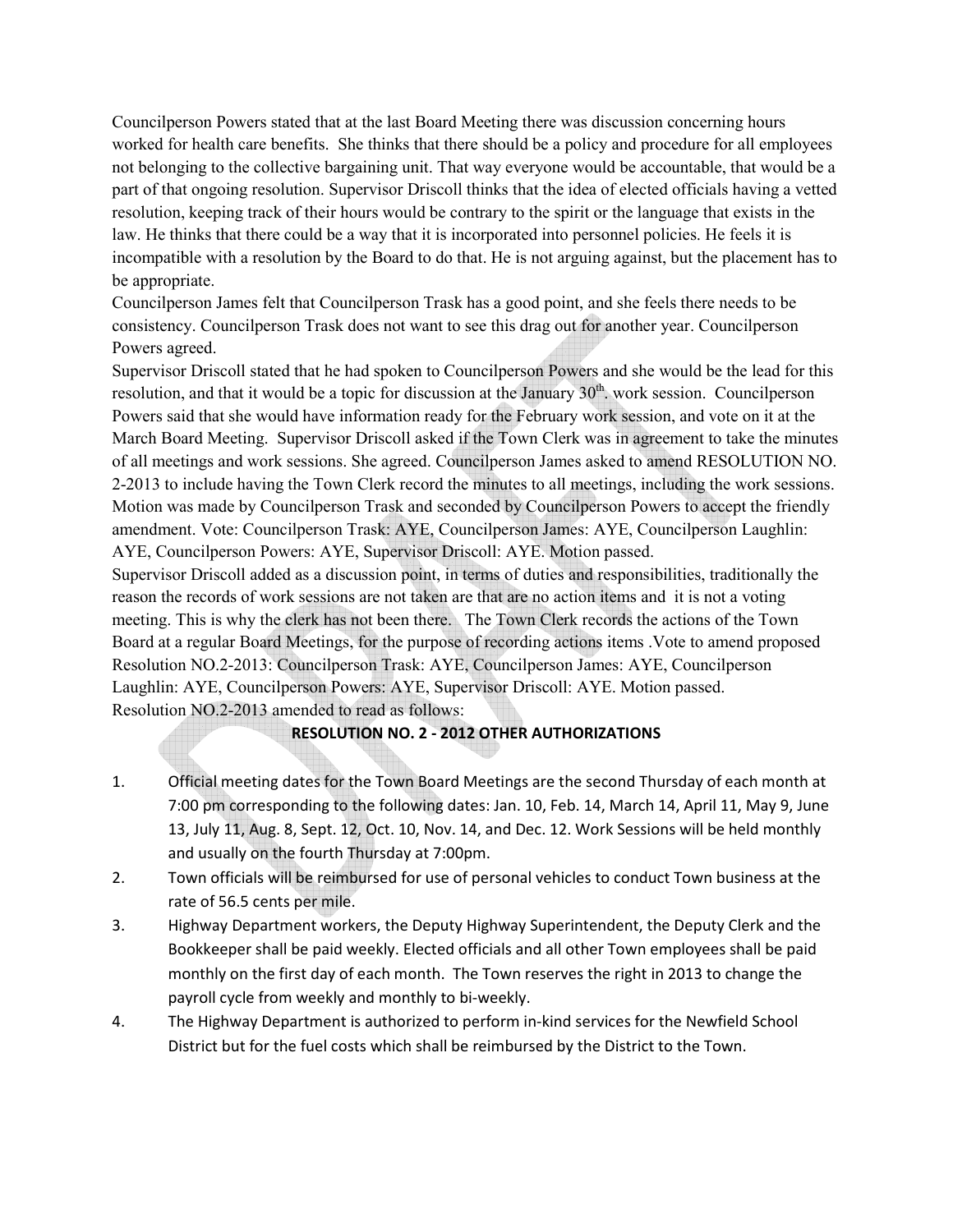- 5. The Town shall pay monthly time sensitive recurring expenses such as utility bills, monthly employee benefit payments and the like prior to the regular monthly Board Meeting such payments to be included in the Monthly Abstract presented to the Town Board for its Audit.
- 6. Highway Superintendent shall purchase salt, gas, diesel fuel and tires on State or County bid basis.
- 7. The Bookkeeper is charged with the management of employee benefits and notice of these as required by contract and appropriate to the employees.
- 8. Alan Chaffee shall be the Town Historian.
- 9. The Supervisor is authorized to sign a contract with Harris Beach PLLC for the services of Edward Hooks, Esq. for the year 2013.

10. The Town Clerk shall record and keep minutes to all Board Meetings and Work sessions. Vote to accept Resolution NO. 2-2013: Councilperson Trask: AYE, Councilperson James: AYE, Councilperson Laughlin: AYE, Councilperson Powers: AYE, Supervisor Driscoll: AYE. Motion passed.

## Supervisor Driscoll read proposed **Resolution NO. 3-2013** as follows: **RESOLUTION NO. 3 - 2013**

RESOLVED, that Tioga State Bank, a New York bank (the "Bank"), be and hereby is designated a depository of the Town of Newfield (the "Depositor"); and be it further

RESOLVED, that, acting alone, either of the following persons (individually an "Authorized Party"):

Name Title **Name Title** 

- 1. Richard G. Driscoll Supervisor
- 2. Joanne James **Deputy Supervisor**

be and is hereby authorized, directed and empowered, in the name and on behalf of the Depositor to represent and act in the legal financial interests of the Depositor as outlined by the Bank in the Deposit Account Certificate of Authorization.

Motion was made by Councilperson Trask to accept Resolution NO. 3-2013, and seconded by Councilperson Powers. Vote: Councilperson Trask: AYE, Councilperson James: AYE, Councilperson Laughlin: AYE, Councilperson Powers: AYE, Supervisor Driscoll: AYE. Motion passed.

## *Councilperson Messages:*

*Councilperson James*: spoke of wishes for a cooperative and beneficial working relationship. She thinks that can be accomplished and looks forward to working her fellow Town Council Members. She also is very grateful for the public for coming out to the meetings.

*Councilperson Trask*: agreed with Councilperson James. He also looks forward to working together to solve issues. He also said that regardless of what others may think of him, he comes to the Town Board